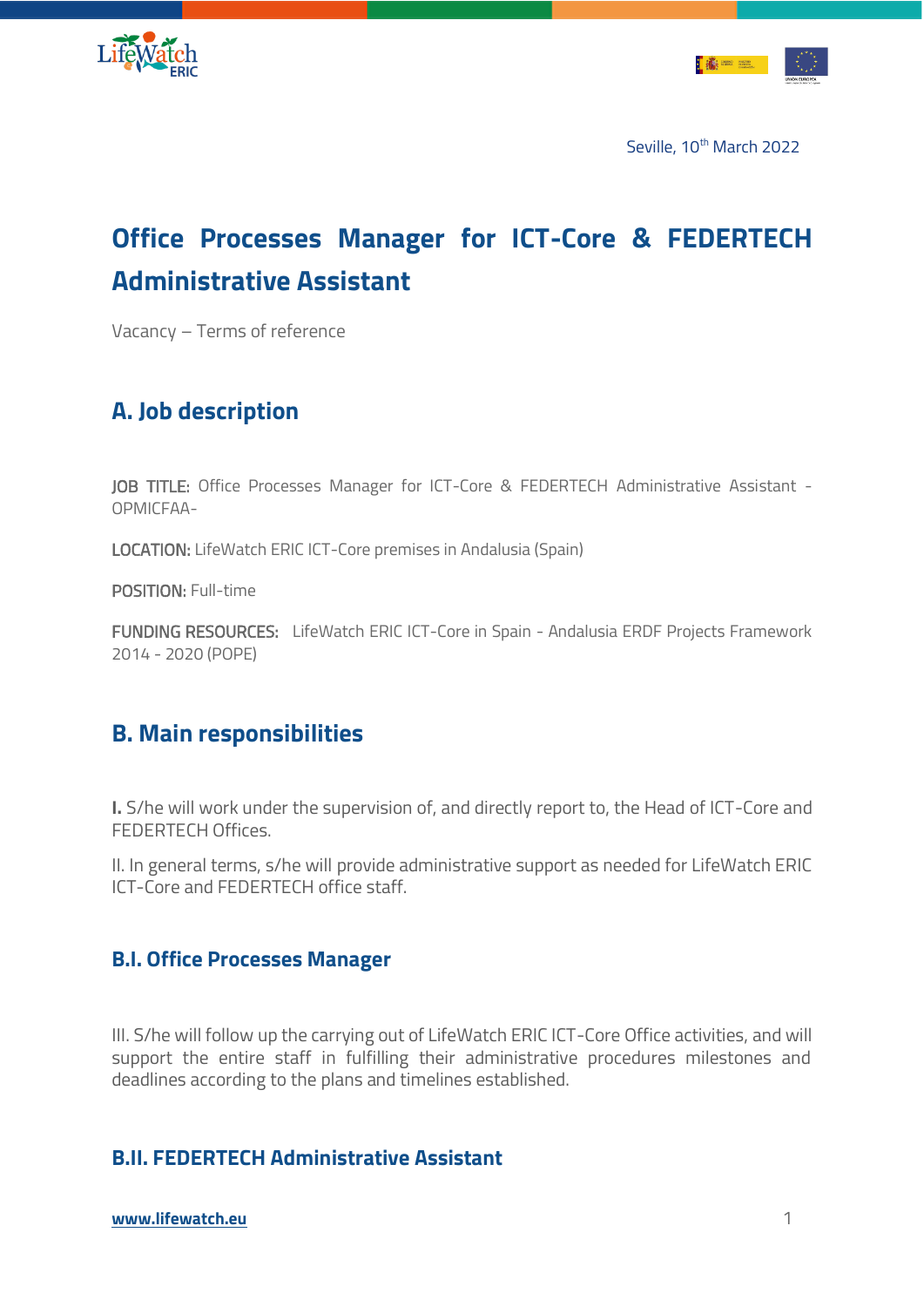



**IV. S/he will manage and coordinate the document repository system workflow associated to the FEDERTECH offices management procedure.**

**V.** S/he will support **the elaboration of expenses reimbursement requests.** 

**VI. S/he will in support the verification of the execution monitoring reports, in particular the upgrading of the associated Information Systems.**

## **C. The ideal candidate should meet the following requirements:**

- 1. Diploma in Business Studies;
- 2. At least 15 years of accredited professional experience as an administrative assistant for construction projects, including execution monitoring reports;
- 3. Accredited experience in bank reconciliation processes;
- 4. Accredited experience in expenses reimbursement requests;
- 5. Accredited experience in administrative management procedures for contracts, tenders, and their document archiving processes according to Spanish Regulations;
- 6. Proven organisation and communicative skills, proactivity, capacity of working in teams and under tight deadlines.
- 7. Be available to travel abroad according to the specific working needs of this position;
- 8. High-standard work ethic.

#### **ASSETS**

- **•** Proven experience on supervision of construction works on-site according to Spanish Regulations;
- Advanced knowledge of MS Office (Word, Excel, Power Point);
- Advanced knowledge of Construction Management Information Systems, in particular: Presto, Synergy and Argos2;